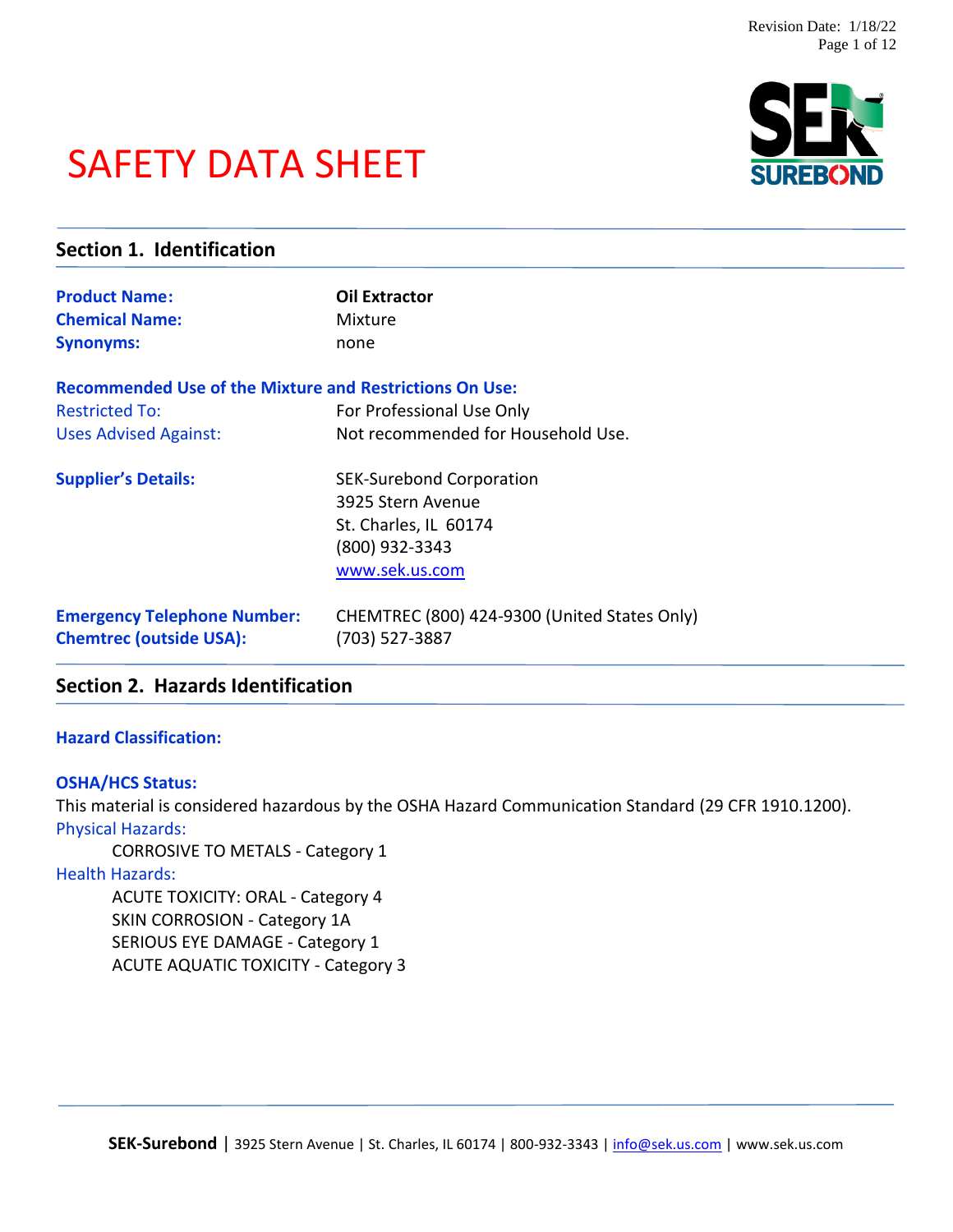#### **GHS Label Elements:**

Hazard Pictograms:



Signal Word: DANGER

#### Hazard Statements:

May be corrosive to metals Harmful if swallowed Causes severe skin burns and eye damage Causes serious eye damage Harmful to aquatic life

#### **Precautionary Statements:**

#### Prevention:

Keep out of reach of children. Read label before use. Use only outdoors in a well ventilated area. Keep container tightly closed when not in use. Keep only in original container. Do not breathe dust, fumes or mist. Do not get in eyes, on skin, or on clothing. Wash skin thoroughly after handling. Do not eat, drink or smoke when using this product. Wear protective gloves, clothing, face and eye protection. Avoid release to the environment.

#### Response:

Get medical attention if exposed and you feel unwell.

**IF INHALED:** Remove victim to fresh air and keep at rest in a position comfortable for breathing. Immediately call a Poison Center or doctor.

**IF SWALLOWED:** Rinse mouth. Do NOT induce vomiting. Call a Poison Center or doctor if you feel unwell.

**IF ON SKIN (or hair):** Immediately call a Poison Center or doctor. Immediately take off all contaminated clothing. Rinse skin with plenty of water or shower. Wash contaminated clothing before reuse.

**IF IN EYES:** Get immediate medical attention. Rinse cautiously with water for several minutes. Remove contact lenses, if present and easy to do. Continue rinsing.

**IN CASE OF FIRE:** Use water, water fog, dry chemical, CO2 or alcohol resistant foam to extinguish. Storage:

Store locked up. Keep in original packaging. Store in a well-ventilated place. Keep cool. Do not allow to freeze.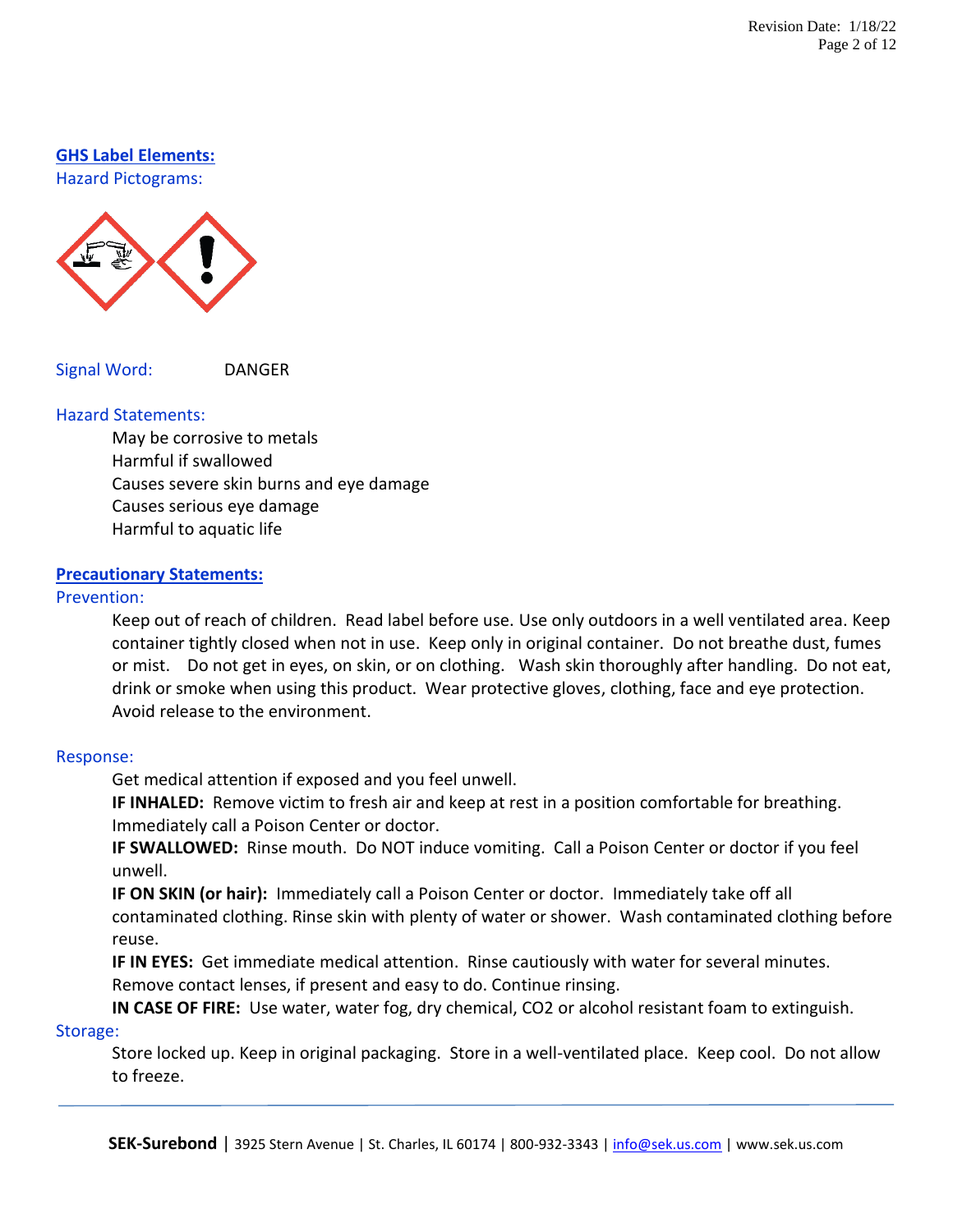Disposal:

Dispose of contents and container in accordance with all local, regional national and international regulations.

Hazards not otherwise classified:

None known.

# **Section 3. Composition/Information on Ingredients**

| <b>Substance/Mixture:</b>             | Mixture       |
|---------------------------------------|---------------|
| <b>Chemical Name:</b>                 | NА            |
| <b>Other Means of Identification:</b> | Oil Extractor |
| <b>CAS number/other identifiers:</b>  |               |
| <b>CAS Number:</b>                    | Mixture       |

#### **Hazardous Components:**

| <b>Ingredient Name</b>       | %          | <b>CAS Number</b>   |
|------------------------------|------------|---------------------|
| Potassium Hydroxide          | $30 - 35*$ | 1310-58-3           |
| <b>Petroleum Distillates</b> | $15 - 20*$ | 64742-47-8          |
| Balance                      | Balance*   | <b>Trade Secret</b> |

\*= Proprietary (the exact percentage (concentration) of composition has been withheld as a trade secret.)

## **Occupation exposure limits, if available, are listed in Section 8.**

# **Section 4. First Aid Measures**

## **Description of Necessary First Aid Measures:**

#### General advice

Consult a physician. Show this safety data sheet to the doctor in attendance. Remove contaminated clothing.

#### If inhaled

Move person to fresh air. Call a physician if not breathing, give artificial respiration.

#### In case of skin contact

Take off contaminated clothing and shoes immediately. Wash off with soap and plenty of water. Consult a physician.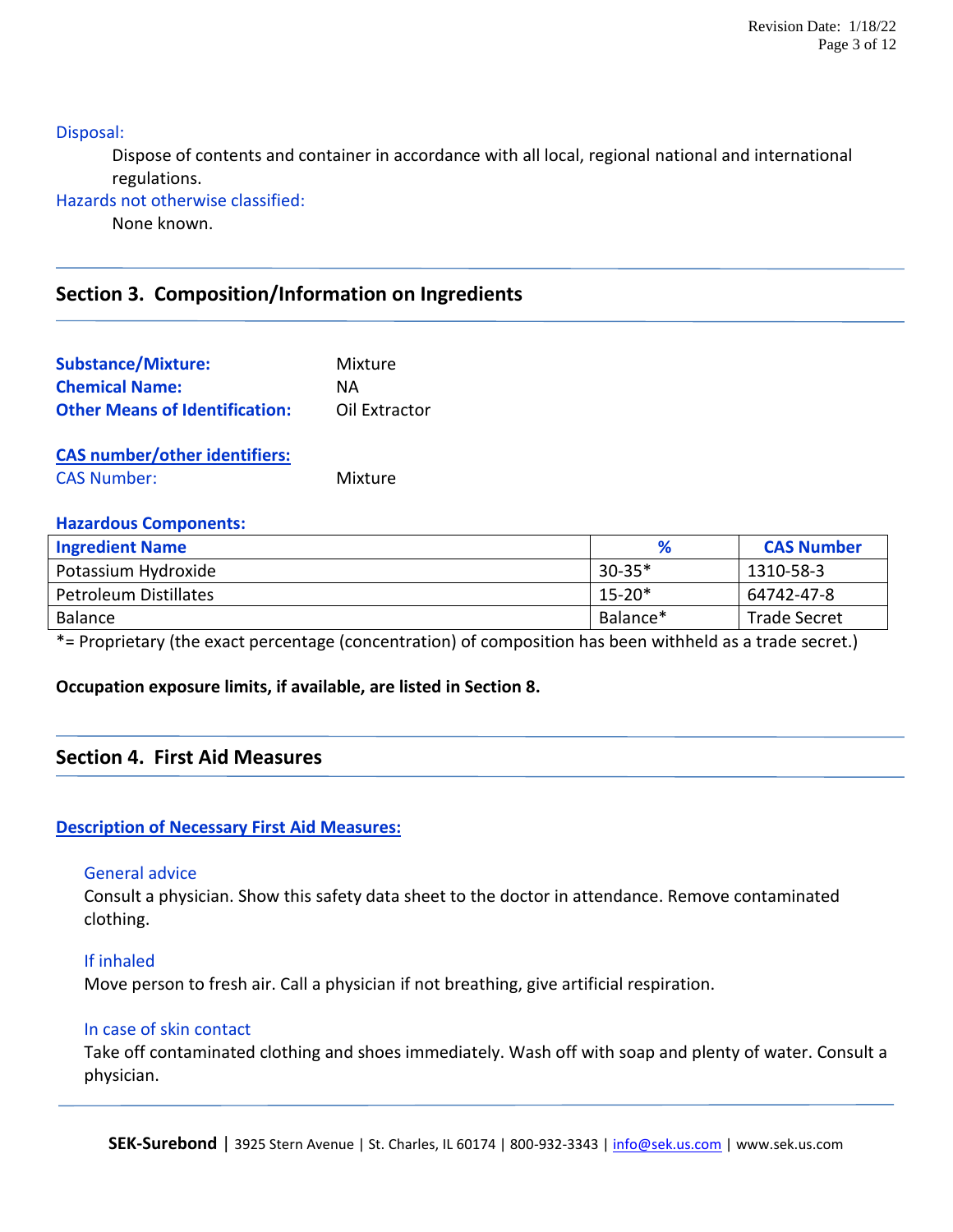#### In case of eye contact

Rinse thoroughly with plenty of water for at least 15 minutes. Consult a physician immediately.

#### If swallowed

Do NOT induce vomiting. Rinse mouth with water. Never give anything by mouth to an unconscious person. Consult a physician immediately.

#### **Most Important Symptoms/Effects, Acute:**

The most important known symptoms and effects are described in the labeling (see section 2.2) and/or in section 11.

# **Indication of immediate medical attention and special treatment needed (if necessary):**

No data available.

# **Section 5. Firefighting Measures**

#### **Extinguishing Media:**

Use water spray, alcohol-resistant foam, dry chemical or carbon dioxide.

#### **Special hazards arising from the substance or mixture:**

Potassium Oxides, Carbon Oxides

#### **Advice for firefighters:**

If evacuation of personnel is necessary, evacuate to an upwind area. Use protective clothing and NIOSHapproved breathing equipment for firefighting if necessary.

# **Further information:**

No data available

# **Section 6. Accidental Release Measures**

## **Personal Precautions, Protective Equipment and Emergency Procedures:**

Isolate the area and contain the spilled material. Persons not wearing the appropriate PPE should be removed from the area until the spill is cleaned up. Stop leak if you can do it without risk and avoid run off to waterways and sewers.

## **Environmental Precautions:**

Do not let product enter drains, waterways and sewers.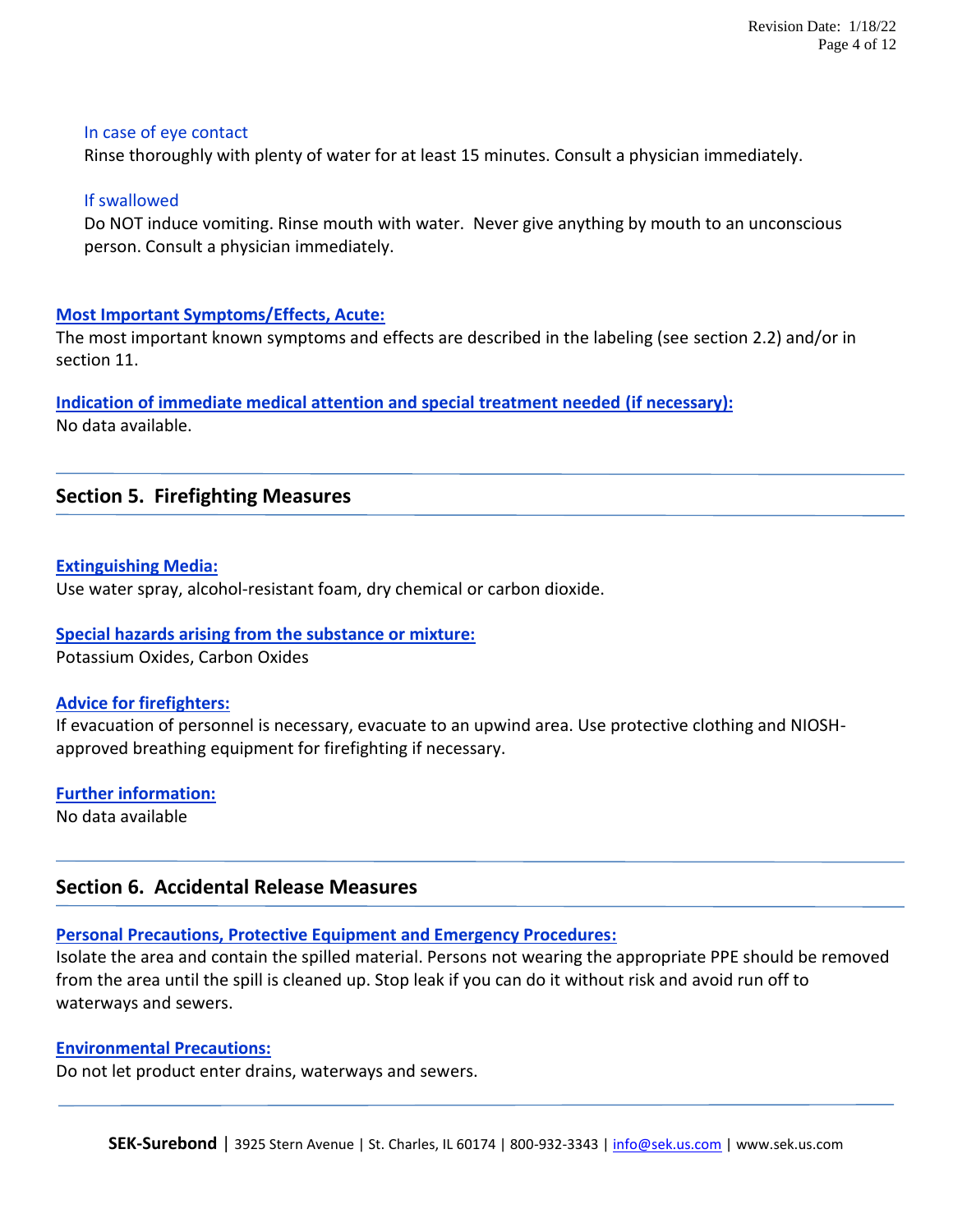#### **Methods and materials for containment and cleaning up:**

Soak up with inert absorbent material and prepare for disposal. Keep in suitable, closed containers for disposal.

#### **Reference to other sections:**

For disposal see section 13.

# **Section 7. Handling and Storage**

#### **Precautions for Safe Handling:**

#### Protective Measures:

Wear all appropriate Personal Protective Equipment (PPE). Wear respiratory protection or ensure adequate ventilation at all times as vapors can accumulate in confined or poorly ventilated areas. Use the product in a manner which minimizes splashes. Keep container closed when not in use.

#### Additional Protective Measures:

Safety showers and eyewash stations should be available. Educate and train employees in safe use of this product. Follow all label warnings and data sheet instructions.

#### **Conditions for Safe Storage, Including any Incompatibilities:**

Keep container tightly closed in a dry and well-ventilated place. Containers which are opened must be carefully resealed and kept upright to prevent leakage.

**Regulatory Requirements:** No data found

#### **Storage stability:**

Shelf life, use within: 24 months

# **Section 8. Exposure Controls/Personal Protection**

#### **Control Parameters:**

#### Appropriate Engineering Controls:

Avoid contact with skin, eyes and clothing. Wash hands before breaks and immediately after handling the product. Ensure that eyewash stations and safety showers are close to the workstation location.

#### Ventilation Controls: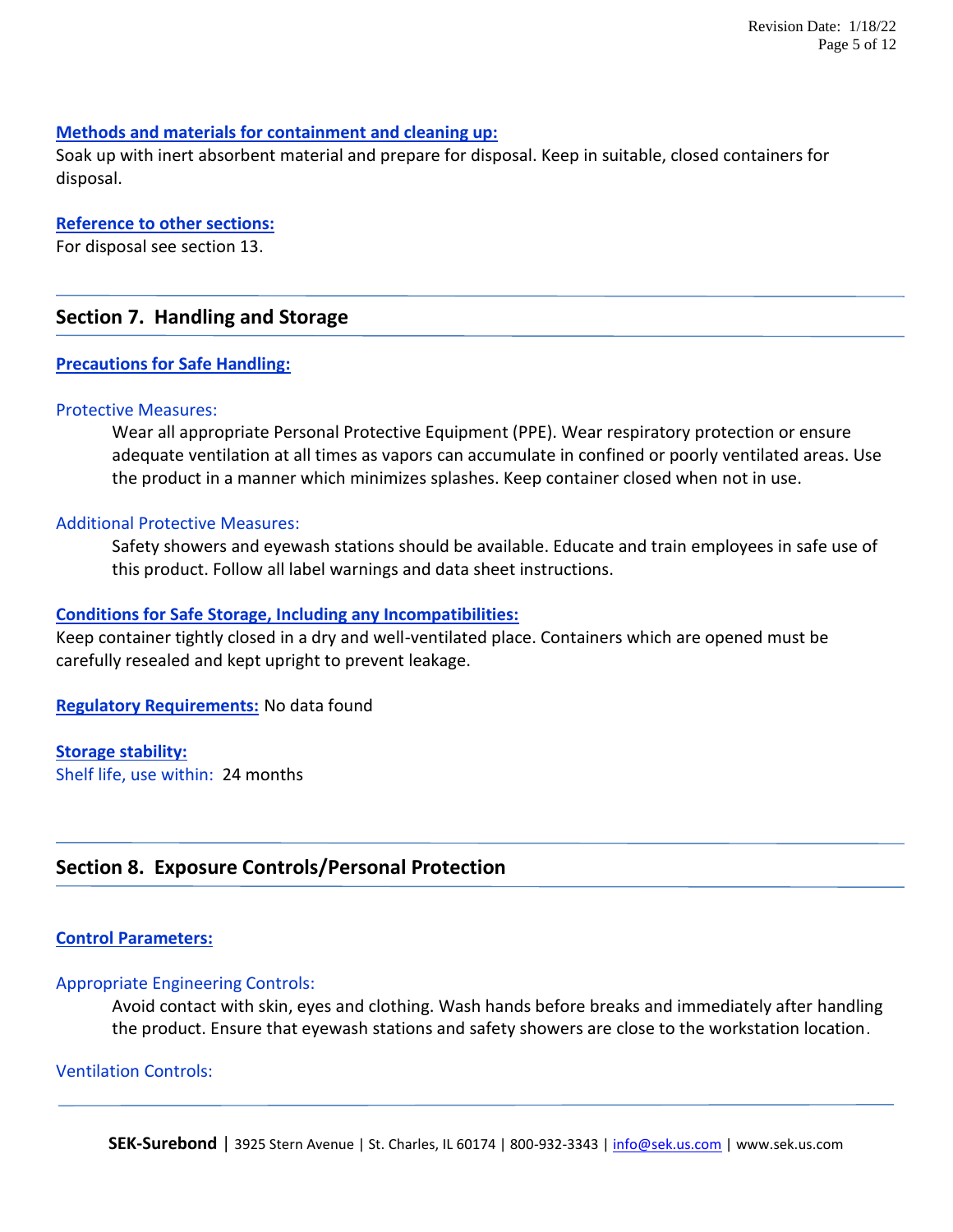Provide adequate ventilation to control airborne concentration below the exposure guidelines/limits.

#### Administrative controls:

Educate and train employees in safe use of this product. Follow all label warnings and data sheet instructions.

#### **Individual Protection Measures:**

As prescribed in the OSHA Standard for Personal Protective Equipment (29 CFR 1910.132), employers must perform a hazard assessment of all workplaces to determine the need for proper protective equipment for each employee.

#### Eye/Face Protection:

Close fitting safety goggles. Face Protection shield.

#### Skin & Body Protection:

Wear protective gloves and protective clothing.

#### Respiratory Protection:

If exposure limits are exceeded or irritation is experienced, NIOSH/MSHA approved respiratory protection should be worn.

#### **Contaminated Equipment:**

Prevent further leakage or spillage if safe to do so. Do not let product enter drains. Discharge into the environment must be avoided. Dispose of the waste in compliance with federal, state, regional and local regulations.

# **Section 9. Physical and Chemical Properties**

| Information on basic physical and chemical properties: |                             |  |
|--------------------------------------------------------|-----------------------------|--|
| <b>Appearance Form:</b>                                | Liquid, Milky white         |  |
| Odor:                                                  | Strong solvent odor         |  |
| <b>Odor Threshold:</b>                                 | Not determined              |  |
| pH:                                                    | 13.8                        |  |
| Melting point/freezing point:                          | No data available           |  |
| Initial boiling point & boiling range:                 | $>100 °C$ ( $>212 °F$ )     |  |
| Flash point:                                           | No data available           |  |
| <b>Evaporation rate:</b>                               | No data available           |  |
| Flammability (solid, gas):                             | No data available           |  |
| <b>Upper/lower flammability</b>                        |                             |  |
| or explosive limits:                                   | No data available           |  |
| Vapor pressure:                                        | No data available           |  |
| Vapor density:                                         | No data available           |  |
| <b>Relative density:</b>                               | 1.13 g/cm3 at 25 °C (77 °F) |  |
|                                                        |                             |  |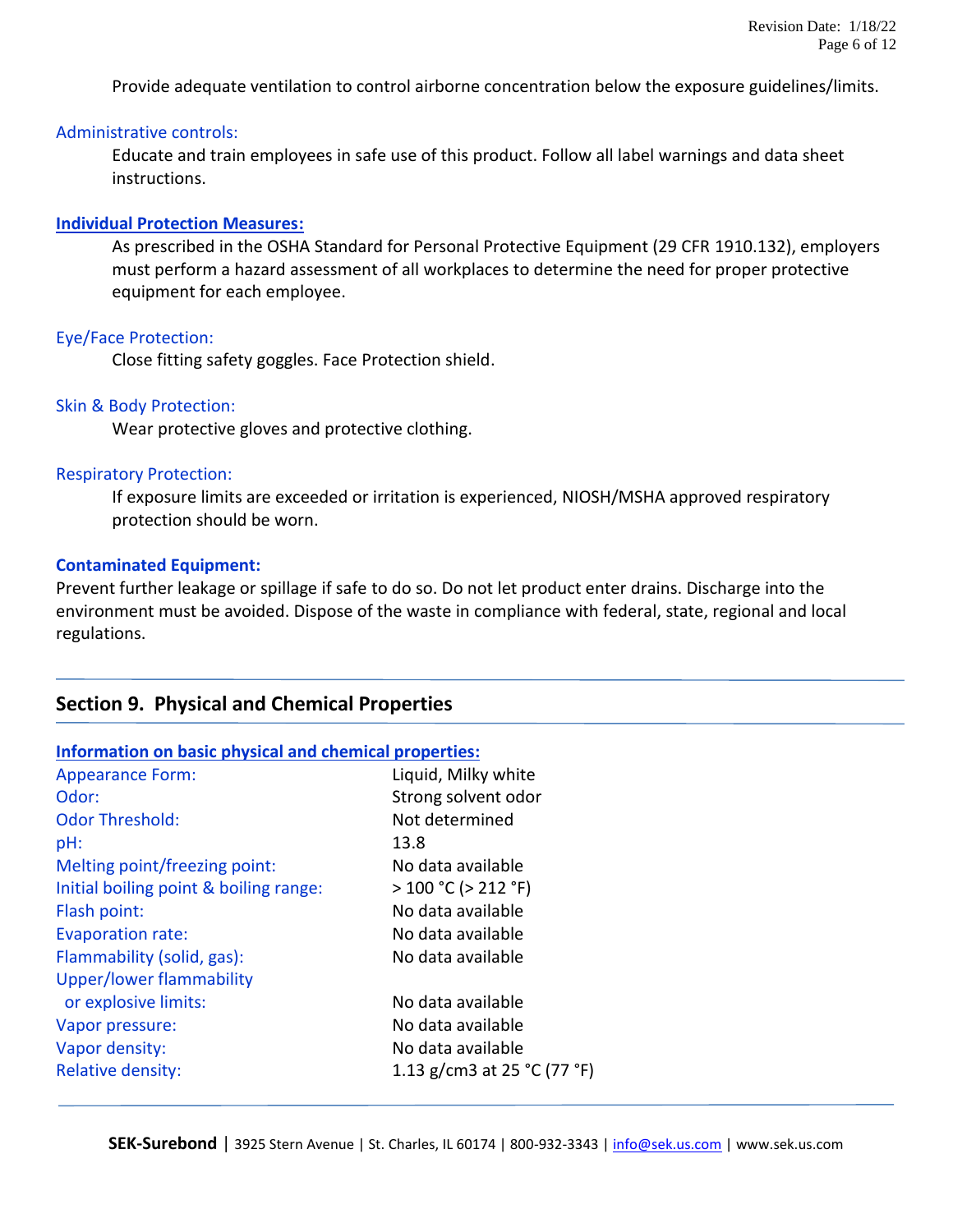| <b>Water solubility:</b>     | Slight            |
|------------------------------|-------------------|
| Auto-ignition temperature:   | No data available |
| Decomposition temperature:   | No data available |
| Viscosity:                   | No data available |
| <b>Explosive properties:</b> | No data available |
| <b>Oxidizing properties:</b> | No data available |

# **Section 10. Stability and Reactivity**

Reactivity: No data available Chemical Stability: Stable under recommended storage conditions. Possibility of Hazardous Reactions: No data available Conditions to Avoid: High heat, flame Incompatible Materials: Metals, halogens, strong oxidizing agents Hazardous Decomposition Products: No data available Other Decomposition Products: No data available Other Information: In Event of Fire: See Section 5

# **Section 11. Toxicological Information**

#### **Information on Toxicological Effects:**

| <b>Product Information:</b> | Causes Burns, Corrosive                                    |
|-----------------------------|------------------------------------------------------------|
| Inhalation:                 | Avoid breathing vapors. May be harmful if inhaled.         |
| Ingestion:                  | Harmful if swallowed.                                      |
| Eves:                       | Corrosive and may cause severe damage including blindness. |
| Skin:                       | Causes burns and blisters with prolonged contact.          |

# **Germ cell mutagenicity:**

No data available

#### **Carcinogenicity:**

This product does not contain any carcinogens or potential carcinogens as listed by OSHA, IARC or NTP.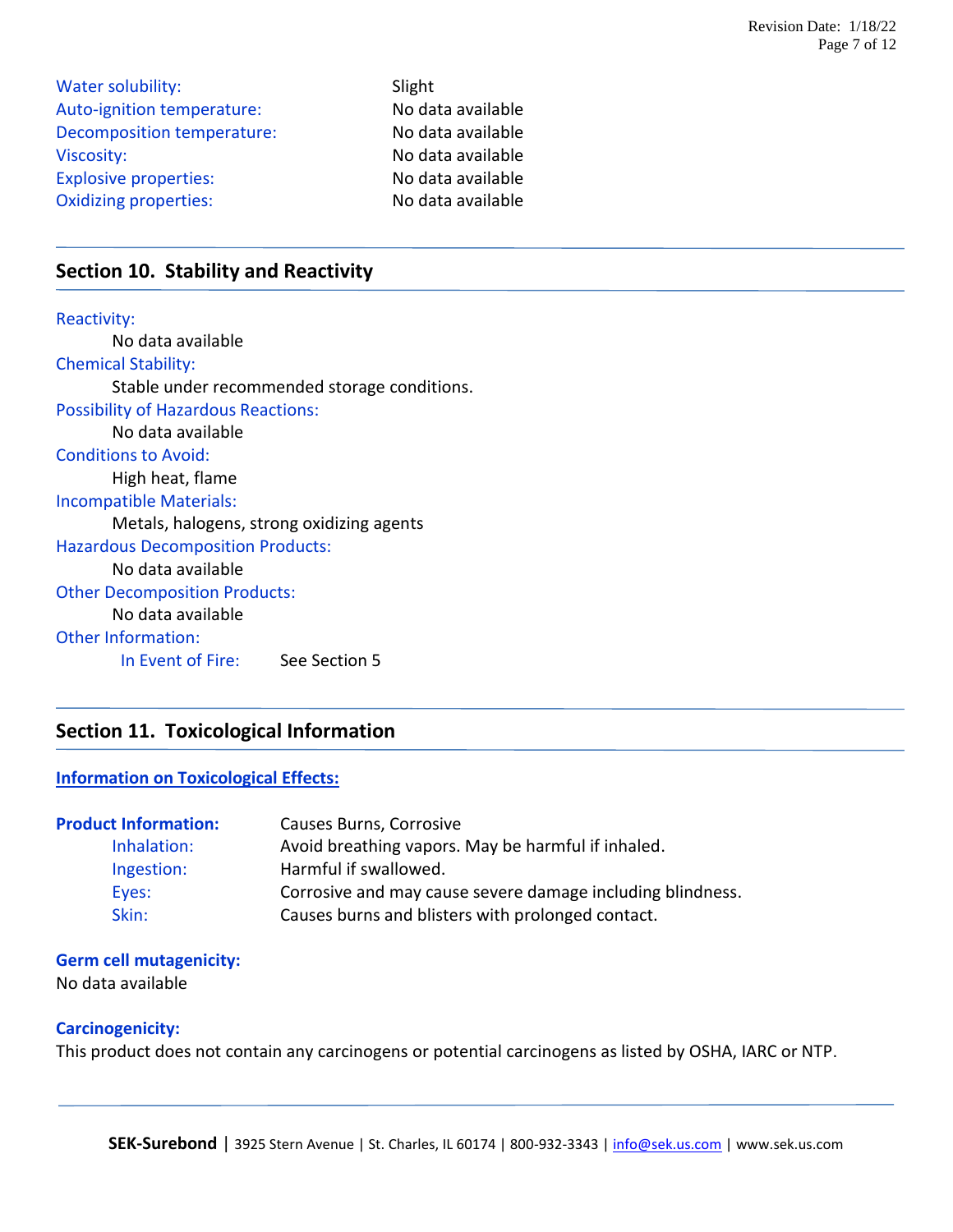#### **Reproductive toxicity:**

No data available

#### **Specific target organ toxicity - single exposure:** No data available

**Specific target organ toxicity - repeated exposure:** No data available

**Aspiration hazard:** No data available

## **Additional Information:**

No data available

# **Section 12. Ecological Information**

**Toxicity:** No data available

**Persistence and Degradability:** No data available

**Bioaccumulative Potential:** No data available

**Mobility in Soil:** No data available

#### **Other adverse Ecological Effects:**

An environmental hazard cannot be excluded in the event of unprofessional handling or disposal. Harmful to aquatic life.

## **Section 13. Disposal Considerations**

#### **Waste Disposal Method:**

Waste must be disposed of in accordance with federal, state and local environmental control regulations. Incineration is the preferred method.

#### **Empty Container Precautions:**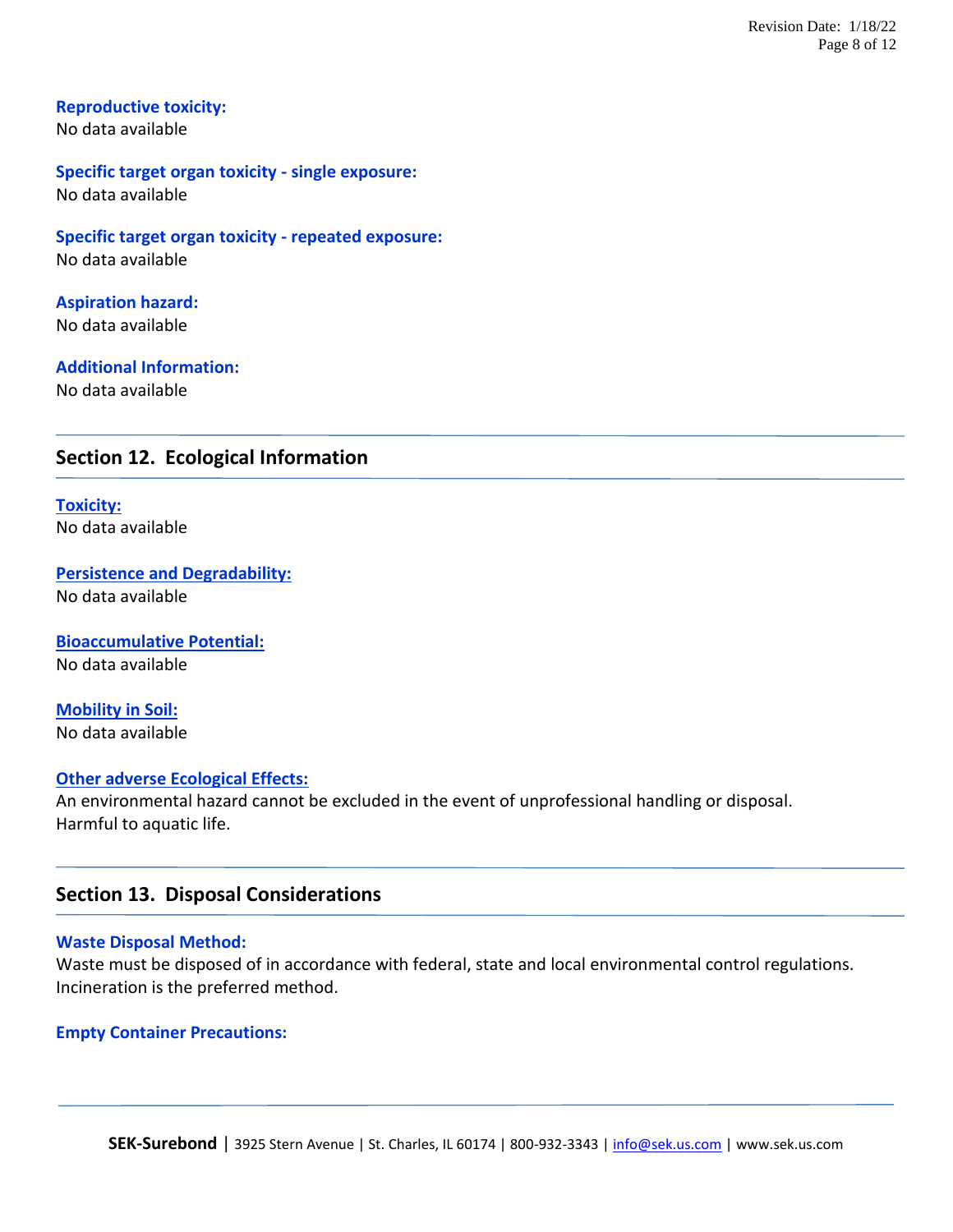Empty containers must be handled with care due to product residue. Decontaminate containers prior to disposal. Empty decontaminated containers should be crushed to prevent reuse. Do not heat or cut empty container with electric or gas torch.

#### **Contaminated packaging:**

Dispose of as unused product.

# **Section 14. Transport Information**

| DOT UN #:                    | 1760                      |
|------------------------------|---------------------------|
| <b>Proper Shipping Name:</b> | Corrosive Liquids, N.O.S. |
| <b>Hazard Class:</b>         | 8                         |
| <b>Packing Group:</b>        |                           |

#### **Transport/Additional Information**

§ 173.154 Exceptions for Class 8 (corrosive materials).

(a) General. Exceptions for hazardous materials shipments in the following paragraphs are permitted only if this section is referenced for the specific hazardous material in the § 172.101 table of this subchapter.

(b) **LIMITED QUANTITIES**. Limited quantities of corrosive material (Class 8) in Packing Groups II and III are excepted from labeling requirements, unless the material is offered for transportation or transported by aircraft, and are excepted from the specification packaging requirements of this subchapter when packaged in combination packagings according to this paragraph. For transportation by aircraft, the package must also conform to the applicable requirements of § 173.27 of this part (e.g., authorized materials, inner packaging quantity limits and closure securement) and only hazardous material authorized aboard passengercarrying aircraft may be transported as a limited quantity. A limited quantity package that conforms to the provisions of this section is not subject to the shipping paper requirements of subpart C of part 172 of this subchapter, unless the material meets the definition of a hazardous substance, hazardous waste, marine pollutant, or is offered for transportation and transported by aircraft or vessel, and is eligible for the exceptions provided in § 173.156 of this part. In addition, shipments of limited quantities are not subject to subpart F (Placarding) of part 172 of this subchapter. Each package must conform to the packaging requirements of subpart B of this part and may not exceed 30 kg (66 pounds) gross weight. Except for transportation by aircraft, the following combination packagings are authorized: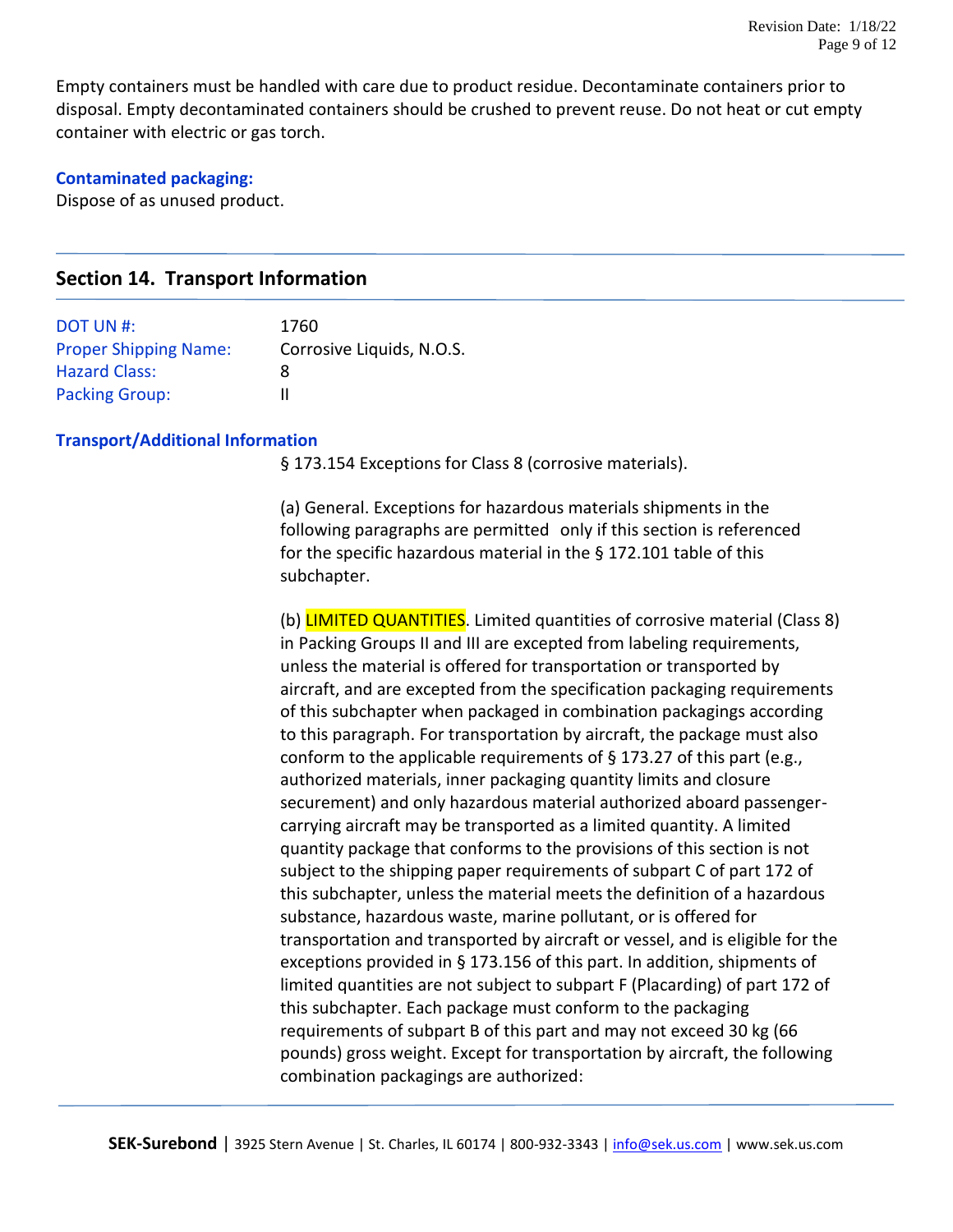(1) For corrosive materials in Packing Group II, inner packagings not over 1.0 L (0.3 gallon) net capacity each for liquids or not over 1.0 kg (2.2 pounds) net capacity each for solids, packed in a strong outer packaging.

(2) For corrosive materials in Packing Group III, inner packagings not over 5.0 L (1.3 gallons) net capacity each for liquids or not over 5.0 kg (11 lbs) net capacity each for solids, packed in a strong outer packaging.

(c) Consumer commodities. Until December 31, 2020, a limited quantity package containing a "consumer commodity" as defined in § 171.8 of this subchapter, may be renamed "Consumer commodity" and reclassed as ORM-D or, until December 31, 2012, as ORM-D-AIR material and offered for transportation and transported in accordance with the applicable provisions of this subchapter in effect on October 1, 2010.

(d) Materials corrosive to aluminum or steel only. Except for a hazardous substance, a hazardous waste, or a marine pollutant, a material classed as a Class 8, Packing Group III, material solely because of its corrosive effect -

(1) On aluminum is not subject to any other requirements of this subchapter when transported by motor vehicle or rail car in a packaging constructed of materials that will not react dangerously with or be degraded by the corrosive material; or

(2) On steel is not subject to any other requirements of this subchapter when transported by motor vehicle or rail car in a bulk packaging constructed of materials that will not react dangerously with or be degraded by the corrosive material.

(e) Reverse logistics. Hazardous materials meeting the definition of "reverse logistics" under § 171.8 of this subchapter and in compliance with paragraph (b) of this section may be offered for transport and transported in highway transportation in accordance with § 173.157

**Important Note:** Shipping descriptions may vary based on mode of transport, quantities, package size, and/or origin and destination. Consult your company's Hazardous Materials/Dangerous Goods expert for information specific to your situation.

# **Section 15. Regulatory Information**

This listing is to highlight federal level regulations of the product. Individual states, and other nations may have further regulations not listed below.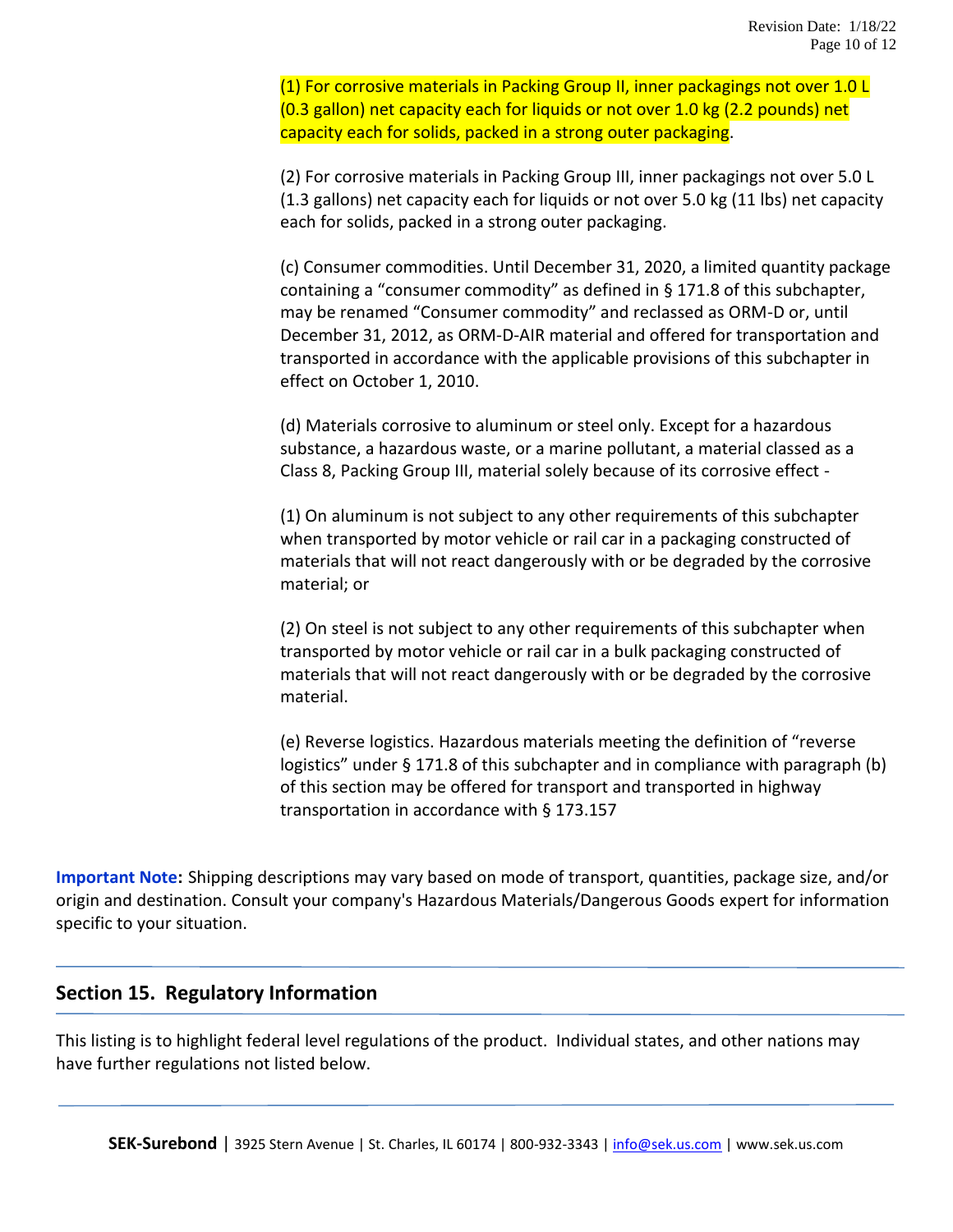# **Classification of Mixture:**

# **SARA 302:**

Components: No Chemicals in this material are subject to the reporting requirements of SARA Title III, Section 302.

# **SARA 313:**

This material does not contain any chemical components with known CAS numbers that exceed the threshold (De Minimis) reporting levels established by SARA Title III, Section 313.

| <b>Chemical Name</b>  | <b>CAS NO</b> | %         |
|-----------------------|---------------|-----------|
| Potassium Hydroxide   | 1310-58-3     | $30 - 35$ |
| Petroleum Distillates | 64742-47-8    | $15 - 20$ |

# **SARA 311/312 Hazard Categories:**

| <b>Acute Health Hazard</b>        | Yes |
|-----------------------------------|-----|
| <b>Chronic Health Hazard</b>      | Yes |
| Fire Hazard                       | N٥  |
| Sudden Release of Pressure Hazard | N٥  |
| Reactive Hazard                   | N۵  |

#### **California Prop. 65:**

This product does not contain any chemicals known to the State of California to cause cancer, birth defects, or any other reproductive harm.

## **US Right-to-Know Regulations:**

| <b>Chemical Name</b>         | PΔ | MA | NJ |
|------------------------------|----|----|----|
| Potassium Hydroxide          |    |    |    |
| <b>Petroleum Distillates</b> |    |    |    |

# **Section 16. Other Information**

| <b>HMIS Hazard Ratings</b>            |                                                 |
|---------------------------------------|-------------------------------------------------|
| <b>HEALTH</b>                         | ર                                               |
| <b>FIRE</b>                           |                                                 |
| <b>REACTIVITY</b>                     | $\mathbf{I}$                                    |
| <b>Personal Protective Equipment:</b> | C: Chemical resistant gloves, goggles and apron |